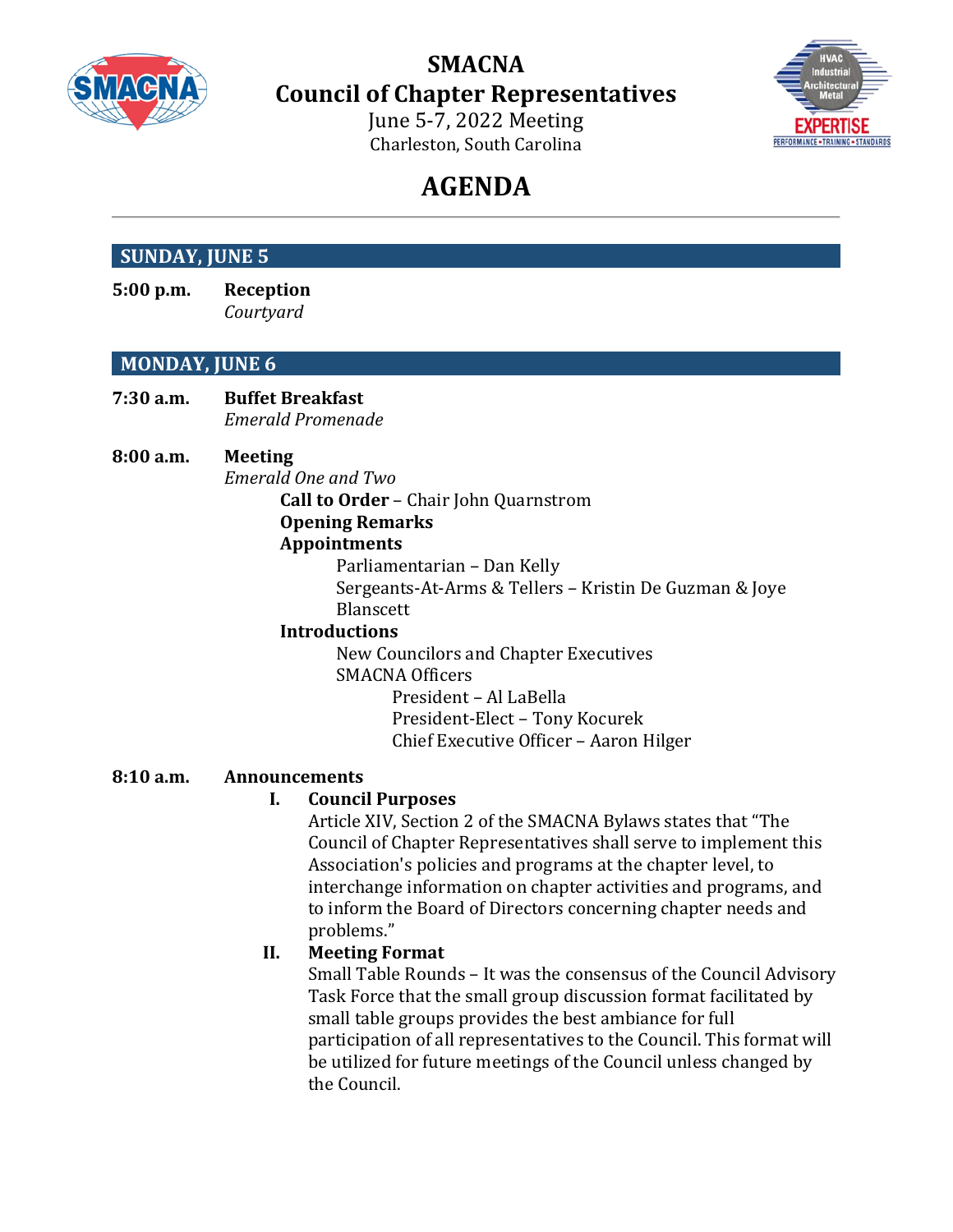# **III. Future Council Meeting Sites**

- December 11-13, 2022 Fairmont Scottsdale Princess Scottsdale, Arizona
- June 4-6, 2023 Gurney's Newport Resort & Marina Hotel Newport, Rhode Island
- December 10-12, 2023 Fairmont Scottsdale Princess Scottsdale, Arizona

| 8:15 a.m.    | <b>Reports</b><br>SMACNA President's Report - SMACNA President Al LaBella<br>SMACNA Chief Executive Officer Report - Aaron Hilger<br>SMACNA Council Chair's Report - John Quarnstrom |
|--------------|--------------------------------------------------------------------------------------------------------------------------------------------------------------------------------------|
| 8:45 a.m.    | The Contractor's Practical Guide on Tool Management Systems (NHF) -<br>David Grau, PE, Ph.D., Arizona State University                                                               |
| $9:45$ a.m.  | New Horizons Foundation: A Preview of What is Coming - Angie Simon                                                                                                                   |
| 10:05a.m.    | <b>Break</b>                                                                                                                                                                         |
| $10:15$ a.m. | What the New Davis-Bacon Rules Mean for Our Industry - Maggie<br>Powers, SMACNA National                                                                                             |
| $10:35$ a.m. | National Pension Fund Update - Lori Wood, National Pension Fund                                                                                                                      |
| $10:55$ a.m. | The SMACNA Government and Political Affairs Update: A<br>Comprehensive but Brief Review of the Legislation, Regulation and<br>Election Politics - Stan Kolbe, SMACNA Capitol Hill    |
| $11:15$ a.m. | <b>Open Forum</b><br><b>Topic for Discussion:</b><br><b>Non-Mechanical Contractors and Their Business</b><br><b>Expansion</b>                                                        |
| 11:30 a.m.   | <b>Group Lunch</b><br><b>Emerald Salon Three</b>                                                                                                                                     |
| $1:00$ p.m.  | Technical Topic - Eli Howard, SMACNA National                                                                                                                                        |
| $2:00$ p.m.  | <b>Avoiding Inurement Problems; Considerations for Industry Funds and</b><br><b>Association Practices - Dan Kelly, Felhaber Larson</b>                                               |
| $2:30$ p.m.  | <b>Break</b>                                                                                                                                                                         |